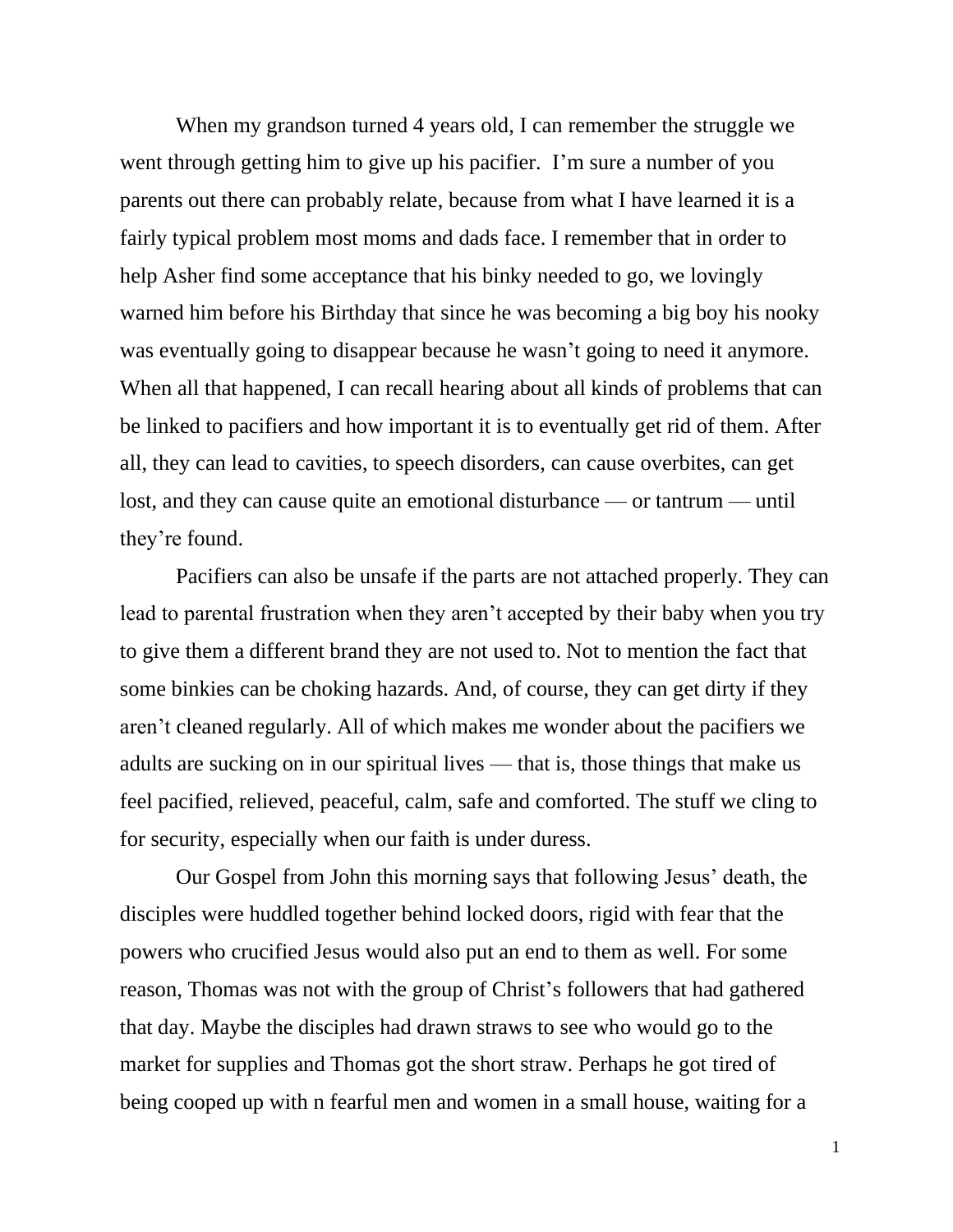clue of what to do next. Whatever the reason, Thomas was absent. Which we understand to be poor timing on his part, like the guy stargazing who bends down to tie his shoe at the very moment a meteor blazes across the sky.

Thomas eventually returns from whatever he was doing, and is immediately confronted by his companions, who declare they have seen the Lord. Which begs the question, who among us would not respond like Thomas, "Sure, you saw the Lord. Riiiiight, and what else happened while I was at the market?" "No, no, you don't understand," they cried, "our Lord, Jesus, revealed himself to us. He is risen!" Thomas then responds by offering his fellow students a deal, an ultimatum if you will, "Unless I see the mark of the nails in his hands and put my finger in the mark of the nails and my hand in his side, I will not believe." Without that kindof evidence, Thomas was an unbeliever.

Have you ever had the experience of being on the outside looking in? When the whole group, except you, knows something you probably ought to know? It happens to kids all the time. Caught in the position of not knowing what you think you need to know, you have two options: pretend that you know — fake it — withthe hope that you catch on real soon; the other option, a bit more risky, is to call time out, stop the motion long enough for you to ask questions, challenge the process, or do what you need to do to get on board. Of course, another option is simply to give up and go home, choosing to remain on the outside.

Our story today describes how one disciple responded to being on the outside looking in. Thomas was confronted with an empty tomb and claims of a risen Lord Jesus, as we are every Sunday. His initial response earned him the nick name"Doubting Thomas." And his response may not be all that different from our response. For the apostle Thomas, the scientific rationalist, his binky, his pacifier, was empirical evidence.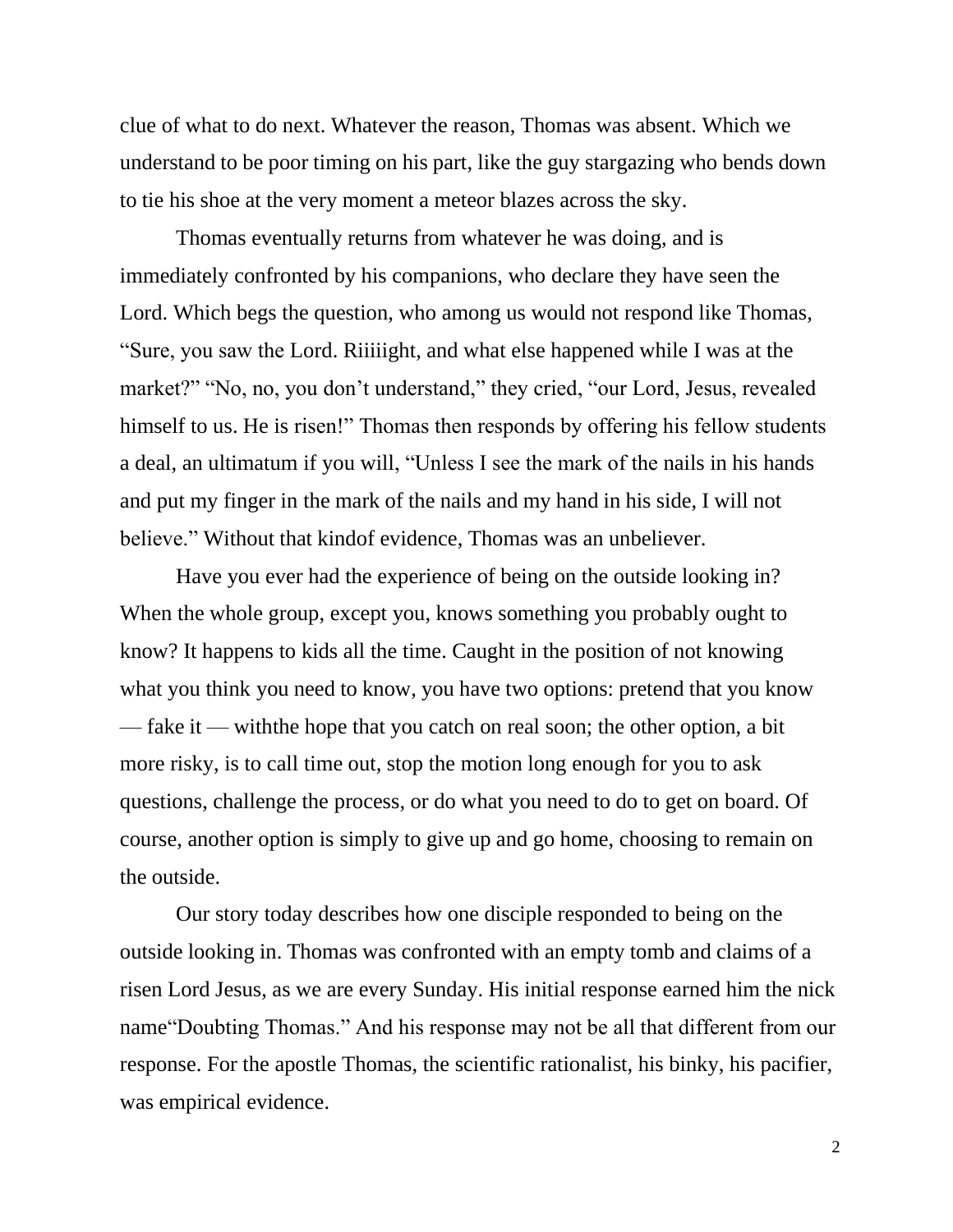This leads me to wonder how many of us are fascinated by scientific research that would seem to authenticate the claims of Scripture. Why else spend the millions of dollars that have been spent to search for Noah's ark on Mt. Araratin in present-day Turkey? Granted, there is a valid archaeological interest there, but would the discovery of the ark really make our faith any stronger than it is right now? And if so, what does that say about our faith?

Years and years ago, you may recall that many people were disappointed when carbon dating proved that the Shroud of Turin, thought to be the cloth that Jesus' body was draped in after he was crucified, was only 800-some years old, not 2,000 plus. Or more recently, back in 2002 the reputed ossuary or burial box of James the brother of Jesus caused a similar debate. Some argued that it was indisputable evidence of Jesus' family. A year later it was determined that the box was a fake. From an archaeological standpoint, these things matter. But does it matter from a faith perspective? Is our faith stronger or weaker when such things happen?

Some people stumble in their life of faith, as Thomas did, because the empirical evidence is lacking. There is no proof for the existence of God, and there's a lot that happens in the world that would seem to argue against a loving and powerful God. These individuals are similar to Thomas, who said he would remain an unbeliever until he could confirm that the testimony of the disciples was true.

Others grab the pacifier of cultural respectability. Any faith journey that calls for a life of radical discipleship, a life that pits us against the world, that risks us receiving ridicule or judgement from the people around us is not a life for us. We want our faith to be neat, clean, tidy, respectable, and nonconfrontational.

Some of us move on steadily in a life of faith, while for others faith is a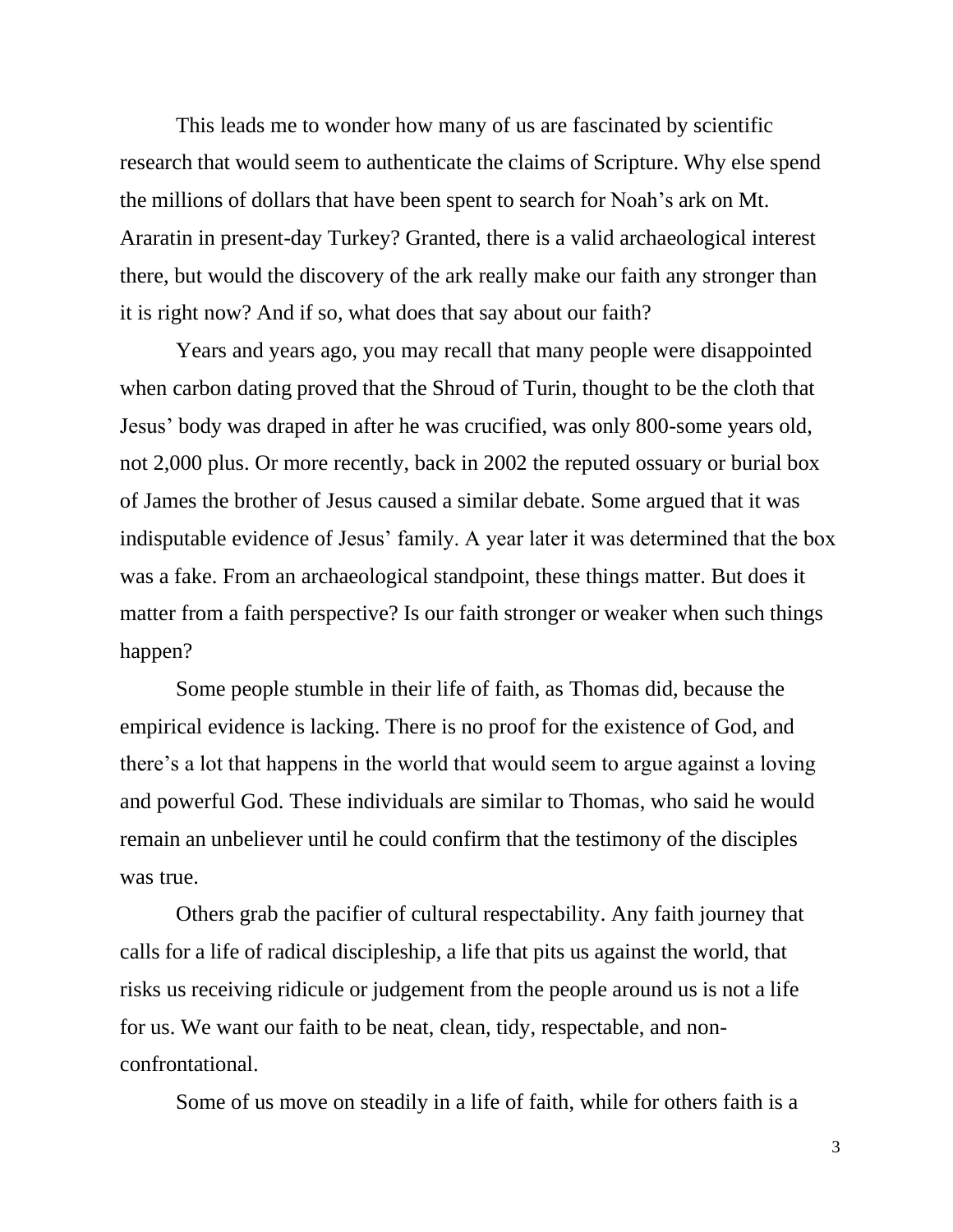lifelong struggle with doubt. The fact is, if you care enough to wonder, to question, to struggle for an authentic profession of faith, you may well be on the path to a life grounded in honest reliance upon God alone. Because for many, having doubt may be a necessary step on the road to faith. If you don't believe me take a look at a woman named Dorothy Day, for example.

Dorothy Day, the late founder of the Catholic Worker Movement, described her inability to pray as she was coming to faith. Whenever she knelt, she would be overcome by doubt and shame — "Do I really believe? Whom am I praying to?" "Is prayer for the lonely and religion for the weak?" …. But once while walking to her village to get her mail, she found herself praying again, this time out of a deep sense of thankfulness. Encouraged, she continued on, against her doubts. No matter how dull the day, how long the walk seemed, or how sluggish she felt at the beginning, the words of thanksgiving that she prayed began to slowly move into her heart and shape her conscience in faith. She came to faith through doubt and eventually gave up her doubts as freely as a child drops his or her pacifier.

While we can condemn Thomas for much, we can applaud him for his intellectual integrity. He was honest, refusing to pretend to believe something thathe really didn't. He knew the claims being made about Jesus were of ultimate significance, and he cared enough to articulate his doubt, to challenge his friends.

In his Daily Study Bible devotion, Pastor William Barcley says, "There is more ultimate faith in the man who insists on being sure, than the man who glibly repeats things which he has never thought out, and which he does not really believe. It is doubt like that which in the end arrives at certainty. Thomas doubted in order to become sure; and when he did become sure, his surrender to certainty was complete. If a man fights his way through his doubts to the